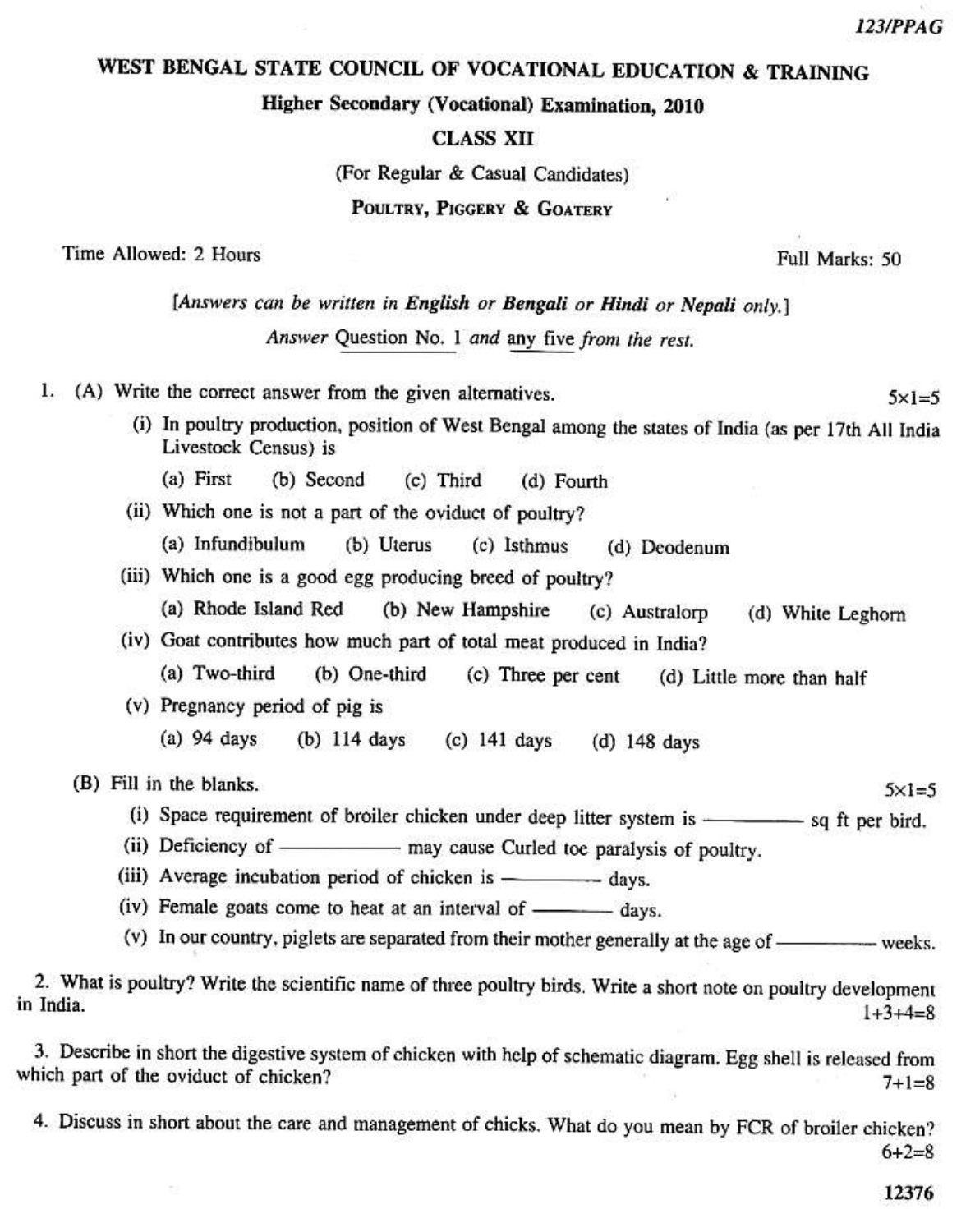- (a) Classify the diseases of poultry according to etiology. Give at least two examples in each case. 5
	- (b) Describe in short the common measures for prevention of poultry diseases.  $4 + 4 = 8$

6. Mention the name of four breeds of pig. What types of sheds should be there in piggery according to the age and physiological conditions of pigs? What measures should be taken for maintenance of pig health?  $2 + 2 + 4 = 8$ 

7. Write in short about the cause, symptoms and preventive measures of the following diseases.  $2\frac{1}{2}+2\frac{1}{2}+3=8$ (b) Swine Fever (c) Ranikhet Disease.  $(a)$  PPR

8. Discuss in short the various aspects of practical feeding of goats. Why goats are called 'poor man's cow'?  $6 + 2 = 8$ 

- 9. Write how the following practices are being carried out in a livestock farm.
	- (a) Feeding management of duck.
	- (b) Care of newborn kid.
	- (c) Hygienic management of pig house.
- 10. Write short notes on the following (any four):
	- (a) Khaki Campbell,
	- (b) Characteristics of quail as poultry,
	- (c) Broody hen,
	- (d) Black Bengal goat,
	- (e) Guard rail.
	- (f) Creep feeding.

## [Bengali Version]

।বাংলা অথবা ইংরাজী অথবা হিন্দী অথবা নেপালীতে উত্তর লেখা যাবে।

## প্রথম প্রশ্নটির উত্তর দেওয়া আবশ্যিক।

পরবর্তী প্রশ্নগুলোর মধ্যে থেকে যে কোন পাঁচটি প্রশ্নের উত্তর দাও।

(ক) সঠিক উত্তরটি বেছে লেখ।  $\mathbf{v}$ 

- (i) পোলট্টি পালনে ভারতের বিভিন্ন রাজ্যের মধ্যে পশ্চিমবঙ্গের স্থান (১৭তম সর্বভারতীয় প্রাণীগণনা অনুসারে)
	- (৩) ততীয় (২) দ্বিতীয়  $(8)$   $509$ (১) প্ৰথম
- (ii) কোনটি মুরগির ডিম্বনালীর অংশ নয়?
	- (১) ইনফান্ডিবলাম  $(0)$  ইস্থমাস (৪) ডিওডেনাম (২) ইউটেরাস
- · (iii) কোনটি ভাল ডিম উৎপাদক মুরগির জাত?
	- $(3)$  নিউ হ্যাম্পৰ্শায়ার (৩) অস্ট্রালর্প (8) হোয়াইট লেগহৰ্ণ (১) রোড আইল্যান্ড রেড

 $Q \times S = Q$